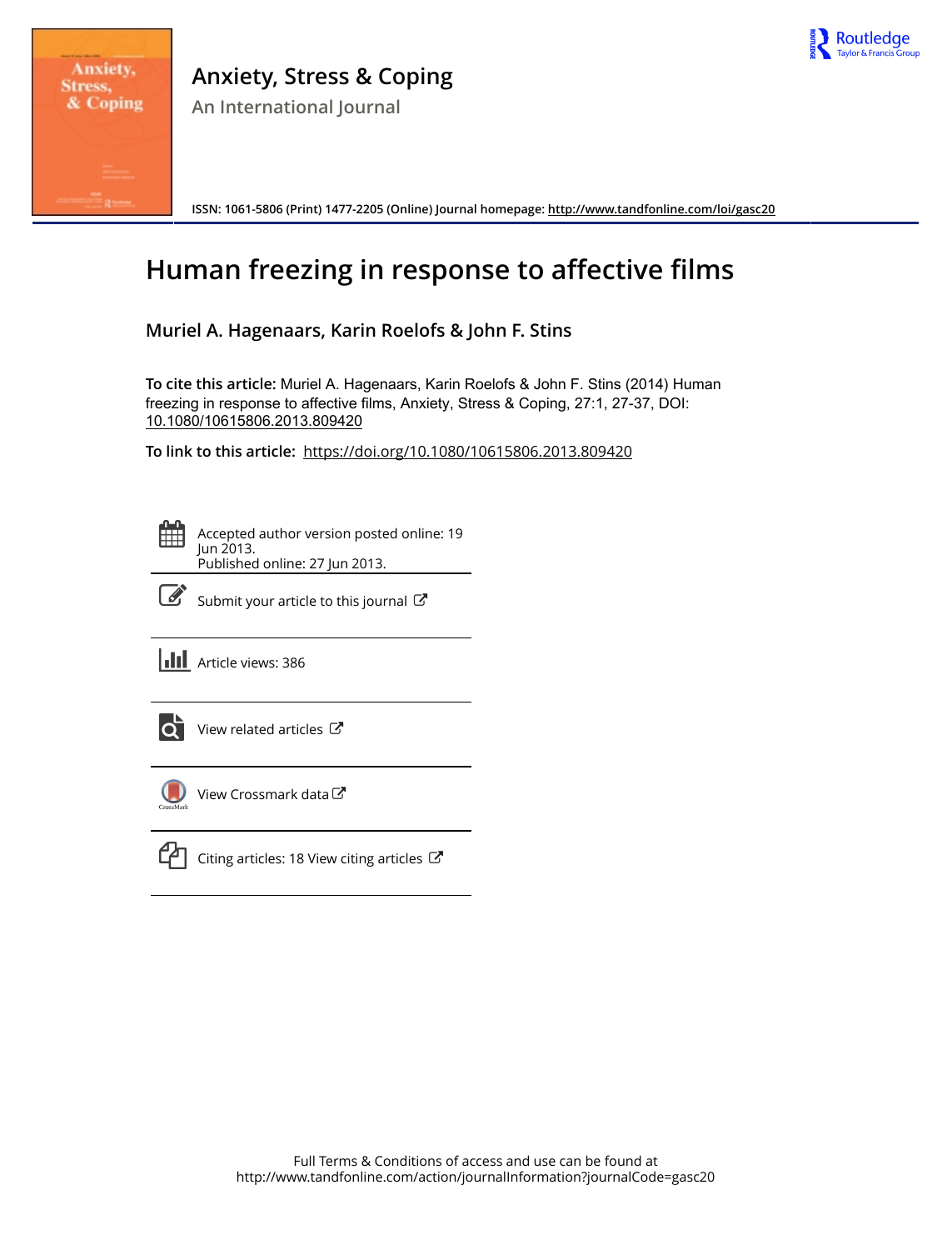# Human freezing in response to affective films

Muriel A. Hagenaars<sup>a\*</sup>, Karin Roelofs<sup>a,b</sup> and John F. Stins<sup>c</sup>

<sup>a</sup> Behavioral Science Institute, Radboud University Nijmegen, Nijmegen, The Netherlands;<br><sup>b</sup> Dondars Institute for Brain Cognition and Behaviour, Radboud University Nijmegen, Nijmeg

 $b$ Donders Institute for Brain, Cognition and Behaviour, Radboud University Nijmegen, Nijmegen, The Netherlands;  $c$ Research Institute MOVE, Faculty of Human Movement Sciences,  $V\bar{U}$ 

University Amsterdam, Amsterdam, The Netherlands

(Received 5 February 2012; final version received 23 May 2013)

Human freezing has been objectively assessed using a passive picture viewing paradigm as an analog for threat. These results should be replicated for other stimuli in order to determine their stability and generalizability. Affective films are used frequently to elicit affective responses, but it is unknown whether they also elicit freezing-like defense responses. To test whether this is the case, 50 participants watched neutral, pleasant and unpleasant film fragments while standing on a stabilometric platform and wearing a polar band to assess heart rate. Freezing-like responses (indicated by overall reduced body sway and heart rate deceleration) were observed for the unpleasant film only. The unpleasant film also elicited early reduced body sway (1-2 s after stimulus onset). Heart rate and body sway were correlated during the unpleasant film only. The results suggest that ecologically valid stimuli like films are adequate stimuli in evoking defense responses. The results also underscore the importance of including time courses in human experimental research on defense reactions in order to delineate different stages in the defense response.

Keywords: freezing; orienting; tonic immobility; body sway; stabilometric platform; anxiety

## Introduction

Freezing is used as a main outcome measure of anxiety in many animal studies but has been relatively neglected in human studies. However, automatic responses to threat, such as for example, avoidance (flight), are important determinants for the development and maintenance of anxiety disorders (Brewin & Holmes, [2003;](#page-10-0) Rachman, [1980](#page-10-0)). As such, freezing may also play an important role in the etiology of anxiety, possibly by its consequences for the processing of threat-related information. The very few studies on postural immobility in humans indeed found self-report or experimentally induced peritraumatic immobility to be associated with later psychological impairment like intrusive memories (Hagenaars, Brewin, Van Minnen, Holmes, & Hoogduin, [2010](#page-10-0); Hagenaars, Van Minnen, Holmes, Brewin, & Hoogduin, [2008](#page-10-0)) or even posttraumatic stress disorder (Bovin, Jager-Hyman, Gold, Marx, & Sloan, [2008](#page-9-0); Galliano, Noble, Puechl, & Travis, [1993](#page-10-0); Heidt, Marx, & Forsyth, [2005](#page-10-0)).

Hillman, Rosengren, and Smith ([2004\)](#page-10-0) introduced the use of a stabilometric platform in combination with affective picture viewing. Some recent studies have

<sup>\*</sup>Corresponding author. Email: [m.hagenaars@psych.ru.nl](mailto:m.hagenaars@psych.ru.nl)

C 2013 Taylor & Francis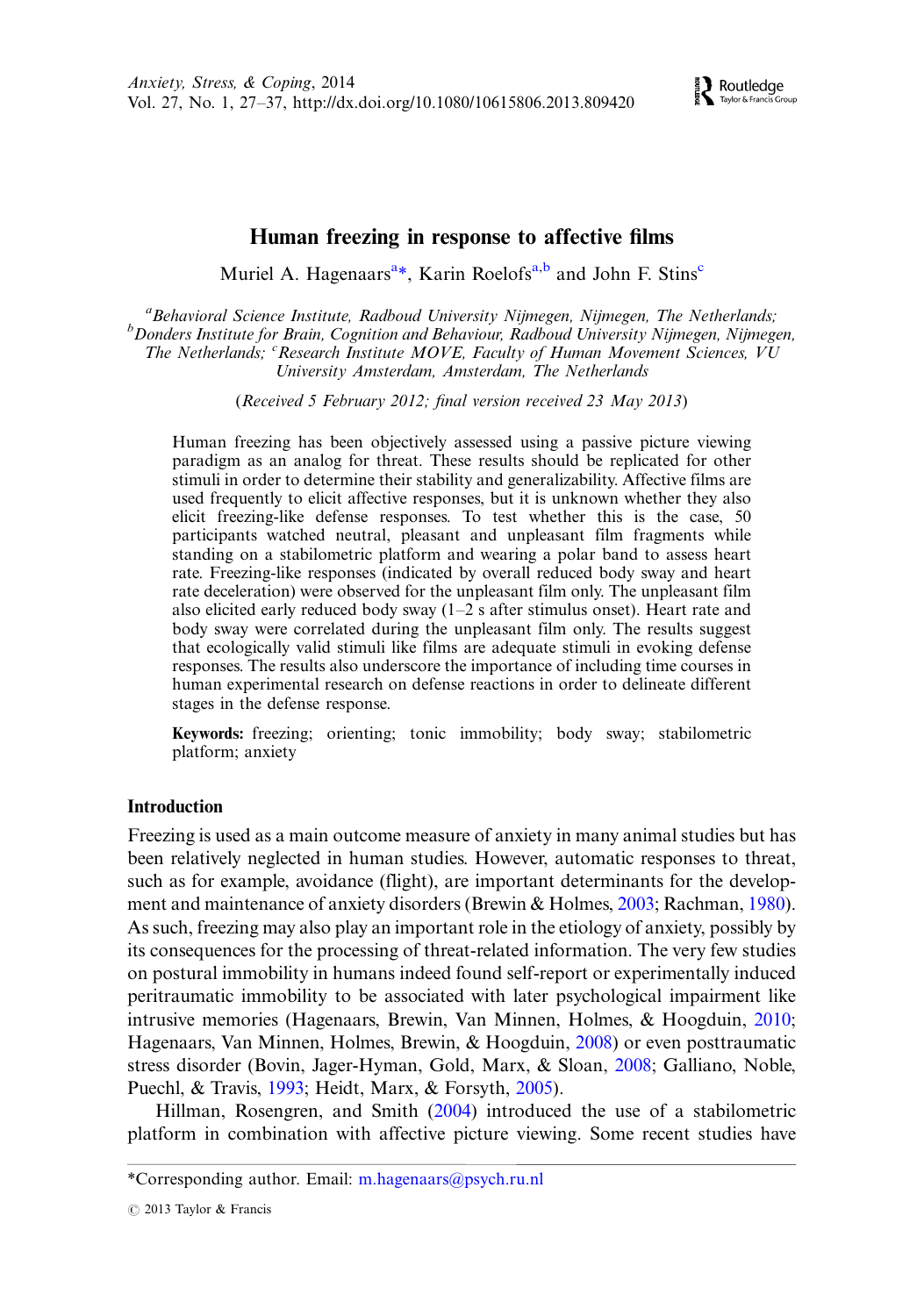applied this paradigm to defense responses and were able to assess freezing objectively, using the main indicators of freezing: reductions in mobility and heart rate (Azevedo et al., [2005](#page-9-0); Facchinetti, Imbiriba, Azevedo, Vargas, Volchan, [2006](#page-10-0); Hagenaars, Stins, & Roelofs, [2012](#page-10-0); Roelofs, Hagenaars, & Stins, [2010\)](#page-11-0). All these studies used pictoral stimuli (affective pictures or emotional faces) to investigate freezing in response to threat (unpleasant pictures) relative to pleasant and neutral situations (pleasant and neutral pictures). Although viewing unpleasant pictures may resemble a trauma or threatening experience by the simultaneous experience of horror and entrapment (Marx, Forsyth, Gallup, Fusé,  $\&$  Lexington, [2008\)](#page-10-0), it is of great importance to investigate human freezing in response to other, preferably more ecologically valid stimuli as well. To our knowledge, this has not been done thus far. The present study therefore aims to study freezing by using continuous, moving stimuli that depict the actual unfolding of an event in time; that is, film fragments. This step is needed in order to test whether freezing responses still stand during the presentation of more complex stimuli. This would thereby provide extra validation for the passive viewing paradigm as a means to evoke defense responses. A second reason for investigating freezing in response to films is that films are used in increasing frequency in experimental paradigms as an analog for trauma (Hagenaars et al., [2008](#page-10-0), [2010](#page-10-0); Holmes, Brewin, & Hennessy, [2004;](#page-10-0) Verwoerd, De Jong, & Wessel, [2008\)](#page-11-0), or to evoke stress (e.g., Henckens, Hermans, Pu, Joëls, & Fernández, [2009](#page-10-0)). Unpleasant films have indeed been shown to evoke emotional responses including feelings of anxiety and horror (e.g., Hagenaars et al., [2008](#page-10-0), [2010](#page-10-0)), intrusive memories (e.g., Holmes et al., [2004\)](#page-10-0), changes in heart rate and cortisol levels (e.g., Henckens et al., [2009](#page-10-0)), and fearpotentiated startle (Kaviani, Gray, Checkley, Kumari, & Wilson, [1999](#page-10-0)), but it remains unknown whether films also elicit automatic defense responses like freezing.

Therefore, the aim of this study was to test whether a complex, ecologically valid stimulus would evoke freezing-like responses. It was expected that an unpleasant film would evoke freezing (bradycardia and reduced body sway), relative to pleasant and neutral films. As freezing has not been studied earlier using a film clip, the time course of freezing was also explored, with an additional focus on early responses.

#### Method

#### **Participants**

Fifty female students, randomly selected at Leiden University and VU University Amsterdam, participated voluntarily in the present study after providing written informed consent. As gender is known to affect postural parameters (Hillman et al., [2004\)](#page-10-0), we selected only women. They received course credits or cash money for their participation. Their mean age was 21 years and 7 months  $(SD=3$  years and 7 months).

# Apparatus and material

#### Body sway

Center of pressure (COP) excursions in anterior-posterior (AP) and medio-lateral (ML) direction were recorded with a custom made  $1 \times 1$  m stabilometric platform at a sample frequency of 100 Hz.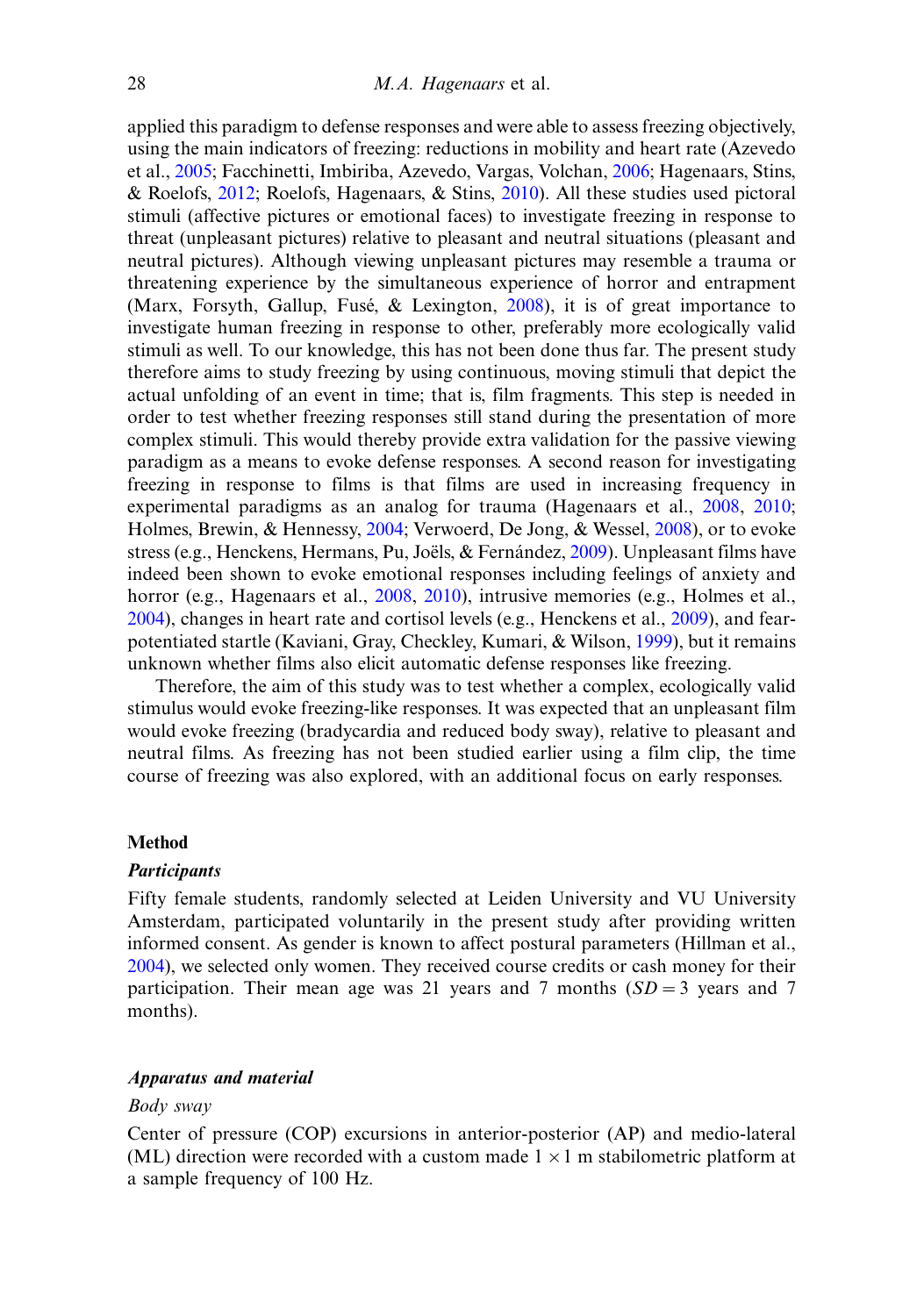## Heart rate

A polar band (Heart Rate Telemetry Systems) was used to record heart rate. It was placed at the height of the sternum. The signal was converted to beats per minute (BPM) with LabVIEW.

# Film stimuli

Three 1-minute film fragments with different valence categories were selected. The film fragments all depicted road traffic scenes. A neutral road traffic scene was constructed by filming a cross road with cars, pedestrians, and motor bikes passing by. A scene from ''Herbie goes to Monte Carlo'' (Walt Disney) was selected for the pleasant category, because it included action and some humor, but not to the extent that participants actually had to laugh, which would have interfered with the posturographic recordings. The unpleasant scene consisted of real life footage (compiled by Steil, [1996](#page-11-0)) showing the aftermath of a fatal car accident including car wrecks, injured victims, and dead bodies being moved. This scene has been used in experimental studies before to model a traumatic experience (e.g., Hagenaars et al., [2008;](#page-10-0) Holmes et al., [2004\)](#page-10-0) and proved effective in evoking anxiety and horror. We selected film scenes that were homogeneous in that they did not include specific events within the 60 s. This was done so that the scenes would be optimally neutral, pleasant, and unpleasant and optimally comparable to pictoral stimuli. The 60 s duration of the films was chosen because this duration was used in similar studies with pictoral stimulus presentation on a stabilometric platform.

The films were presented full screen at eye-height on a 17-inch height adjustable computer screen. The screen was approximately 1 m in front of the participant and had a visual angle (height  $\times$  width in degrees) of 15.5°  $\times$  10.8°.

#### Valence, arousal and immobility

Valence and arousal were rated using the self-assessment manikin (Lang, [1980\)](#page-10-0), with higher scores indicating negative valence and more arousal. Participants were also asked to rate the degree of immobility that each film elicited on a similar scale, with higher scores indicating more feelings of paralysis.

#### Procedure

Participants attached the polar band prior to testing. They then sat down and watched a 4-minute neutral nature film scene to make them feel at ease and normalize heart rate. After that, they stepped onto the middle of the stabilometric platform and watched the monitor, on which the instructions were displayed. Participants were instructed to stand upright with stocking feet approximately 30 cm apart, and their arms relaxed along the trunk. The light in the room was dimmed when the participants stepped onto the platform. A brief practice trial with letter presentations preceded the actual experiment.

The actual experiment consisted of a passive viewing task. The order of the three films (neutral, pleasant and unpleasant) was counterbalanced and randomly assigned to the participants. A 5-second black screen followed by a 2-second white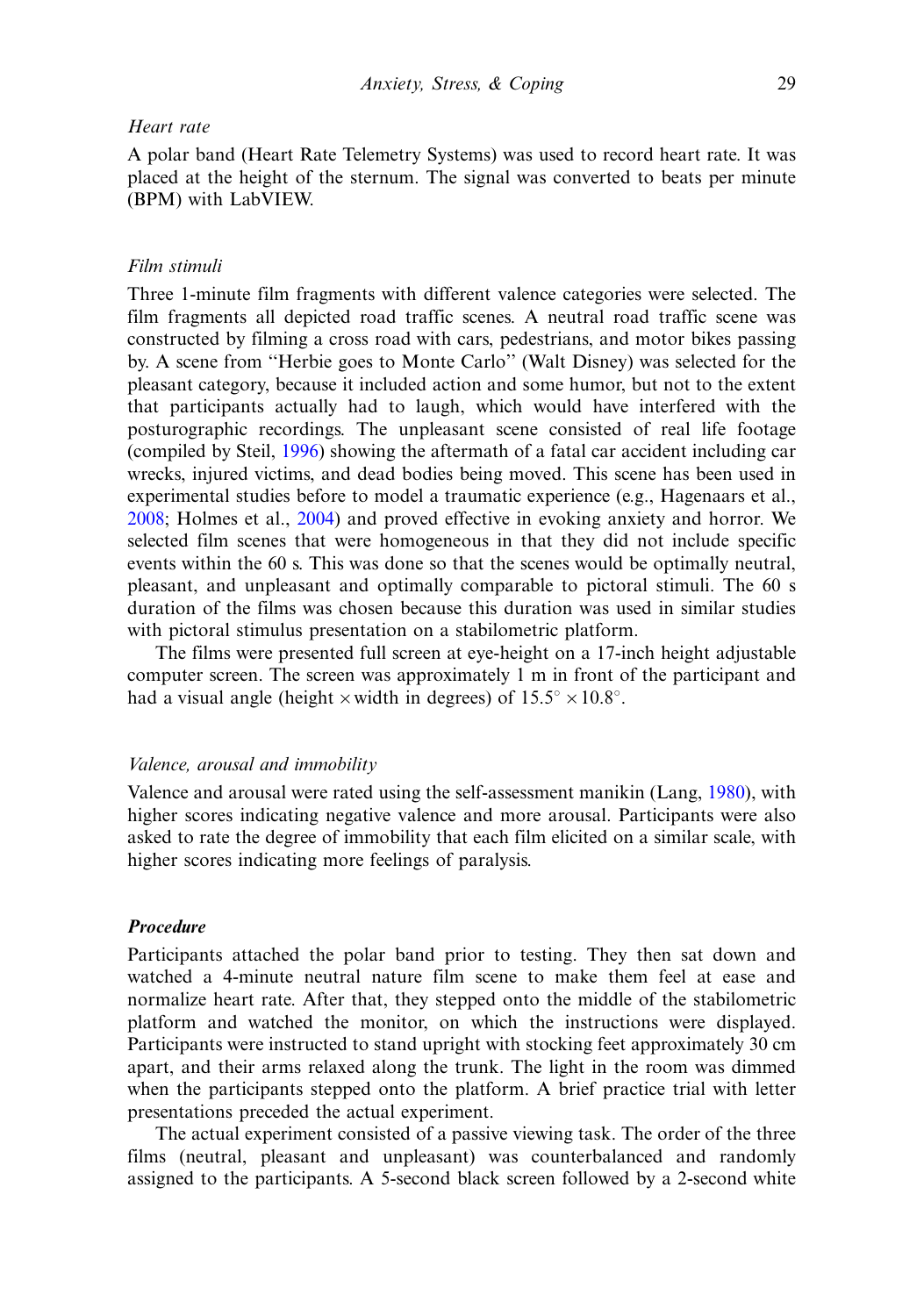fixation cross was presented between the films. The total viewing time was 4 minutes and 21 s (60 s practice + 180 s film + 21 s interval). Participants were also shown pictures for other purposes; those results are reported elsewhere (Hagenaars et al., [2012\)](#page-10-0). Self-report film ratings were completed after the posturographic measurements.

# Posturographic and statistical analyses

Heart rate deceleration and reduced body sway were used to define freezing. The mean heart-rate in BPM was determined for the three emotion films separately. Posturographic analyses were performed using MATLAB. The x and y time series were lowpass filtered with a second order Butterworth filter with a cut-off frequency of 10 Hz. The length of the sway path of the COP (SP-length) was used as a primary outcome measure for freezing, as this refers to an overall, non-directional amount of body sway.

Separate repeated measures MANOVAs with Emotion (neutral, pleasant, unpleasant) as within factor were used to determine mean differences in self-report valence, arousal and immobility levels. For heart rate and SP-length, the 60 s filmviewing time was divided in 3-second blocks (typical picture presentation time in freezing studies; Azevedo et al., [2005;](#page-9-0) Facchinetti et al., [2006](#page-10-0); Roelofs et al., [2010\)](#page-11-0), in order to examine changes over time. Differences in heart rate and SP-length were determined using separate 20 (Time)  $\times$  3 (Emotion) repeated measures ANOVAs.<sup>[1](#page-9-0)</sup> Early responses were explored more closely by dividing the first 3 s into 500 ms blocks.

#### Results

#### Self-reports

Repeated measures MANOVA analyses showed a main effect for Emotion on Valence, Arousal and Immobility ( $F(6, 44) = 76.24$ ,  $p < .001$ ,  $\eta_p^2 = .91$ ). Univariate analyses revealed significant differences between all emotion categories for Valence  $(F(2, 48) = 196.47, p < .001, \eta_p^2 = .80)$ , with the pleasant film rated most and unpleasant film least pleasant  $(M=4.50, M=3.06,$  and  $M=8.10$  for neutral, pleasant and unpleasant respectively). Arousal ratings also differed significantly  $(F(2,$ 48) = 67.47,  $p < .001$ ,  $\eta_p^2 = .58$ ) with post hoc comparisons indicating significant differences between all emotion categories (all  $ps < .001$ ) with the neutral pictures rated as least and the unpleasant pictures as most arousing  $(M=2.70, M=4.78,$  and  $M = 7.04$  for neutral, pleasant and unpleasant respectively). Self-report immobility ratings differed significantly ( $F(2, 48) = 122.79$ ,  $p < .001$ ,  $\eta_p^2 = .72$ ) with post hoc comparisons showing that self-report immobility was significantly higher in unpleasant  $(M=5.78)$  versus neutral  $(M=1.84)$  and pleasant  $(M=2.10)$  films (both  $ps < .001$ ). There were no differences in self-report immobility between neutral and pleasant films  $(p=.27)$ .

# Heart rate

A 20 (Time)  $\times$  3 (Emotion) repeated measures ANOVA yielded significant effects for Emotion  $(F(2, 48) = 5.97, p = .004, \eta_p^2 = .11)$ , Time  $(F(2, 19) = 7.52, p < .001$ ,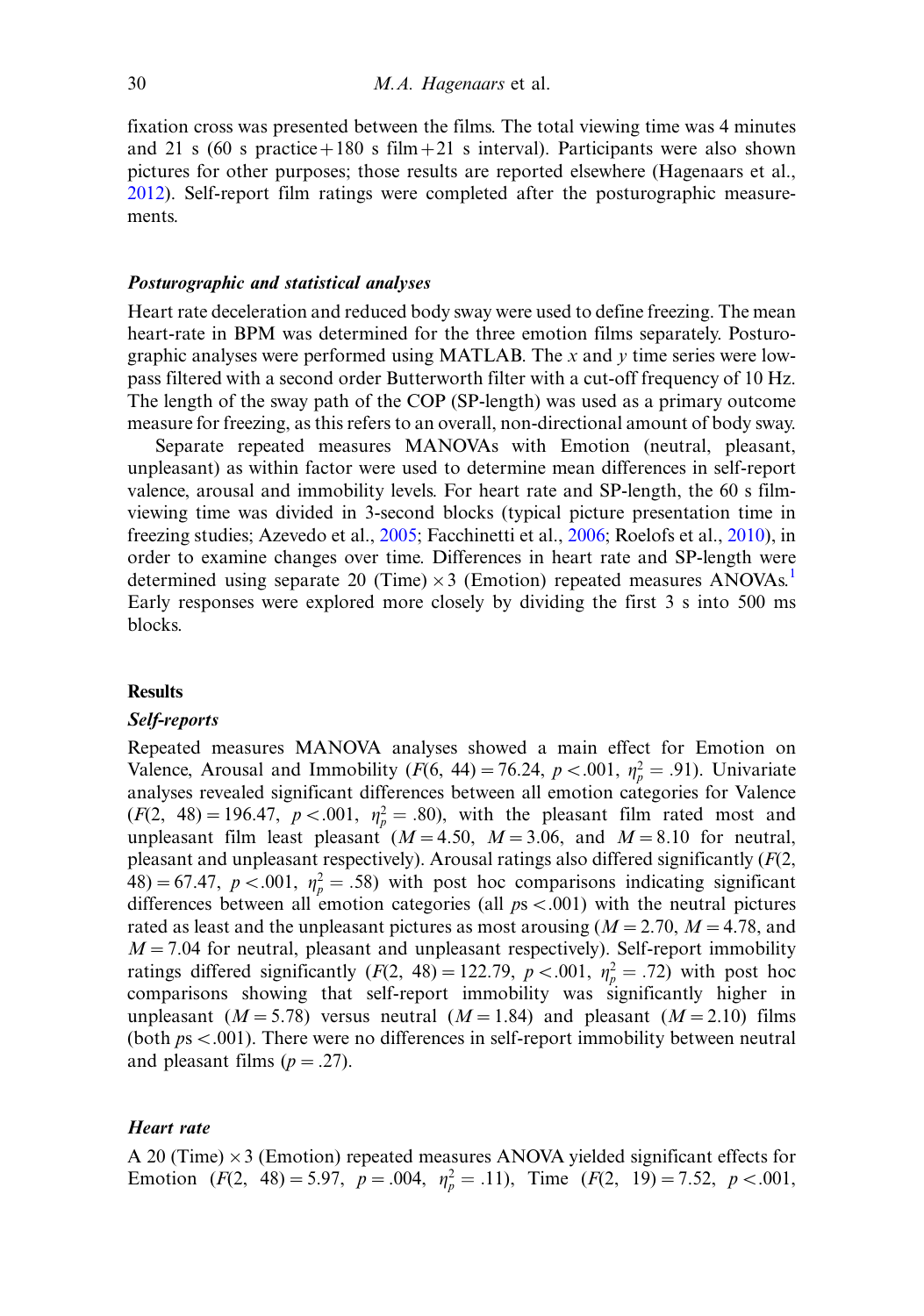$\eta_p^2 = .13$ ), and the Time × Emotion interaction (F(2, 38) = 3.29, p < 0.001,  $\eta_p^2 = .06$ ), indicating that heart rate had a different course for unpleasant, pleasant and neutral films (see Figures 1 and [2](#page-6-0)). Post hoc comparisons showed that heart rate was significantly lower for unpleasant versus pleasant films from 22 s to 60 s (all  $ps < .05$ ). Heart rate was significantly lower for unpleasant versus neutral films from 25 s to 33 s and from 52 s to 60 s (all  $ps < .05$ ).

With respect to early heart rate responses, there was no effect of Emotion for the first 3 s after stimulus onset  $(F(2, 98) = .86, p = .43, \eta_p^2 = .02)$ .



Figure 1. Mean heart rate (panel A) and sway path length (panel B) in response to neutral, pleasant and unpleasant films. Error bars represent SEMs.

## **Posturography**

A 20 (Time)  $\times$  3 (Emotion) repeated measures ANOVA yielded a significant Emotion effect for SP-length ( $F(2, 48) = 17.11$ ,  $p < .001$ ,  $\eta_p^2 = .26$ ), indicating an effect of film valence on body sway (see Figures 1 and [3\)](#page-7-0). Post hoc comparisons showed shorter SP-lengths for the unpleasant and neutral films relative to the pleasant film (both  $ps < .005$ ). There were no significant effects for Time ( $F(2, 19) = 1.49$ ,  $p = .16$ ,  $\eta_p^2 = .03$ ) or Time × Emotion ( $F(2, 48) = 1.25$ ,  $p = .14$ ,  $\eta_p^2 = .03$ ).

With respect to early posturographic responses, the effect of Emotion was already significant in the first 3 s after stimulus onset  $(F(2, 98) = 4.01, p = .02, \eta_p^2 = .08)$ . More detailed testing indicated that the effect was at earliest observed in the 1- to 2 second time window ( $p < .05$ ; see [Figure 3\)](#page-7-0).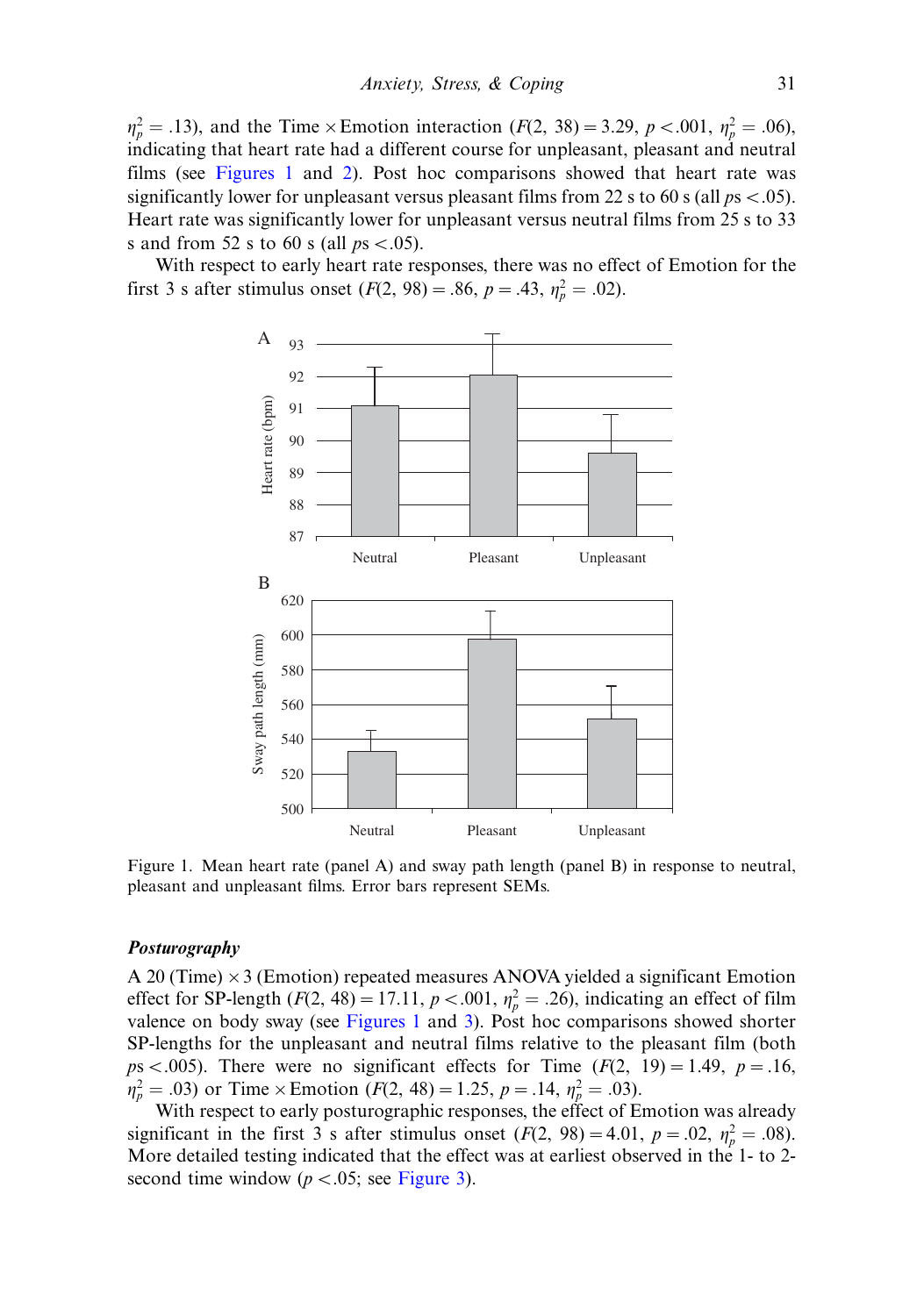<span id="page-6-0"></span>

Figure 2. The course of heart rate during the 1-minute film clip presented in 3-second blocks.

In sum, only the unpleasant film elicited reductions in both heart rate and body sway, indicating a sustained freezing-like reaction. In addition, heart rate showed a significant, delayed and sustained decrease over time in response to the unpleasant film, relative to the pleasant and neutral films, whereas reductions in SP-length took place early after stimulus onset, but fluctuated over time.

# Heart rate-posturography relationship

Mean heart rate and SP-length were correlated during unpleasant films  $(r=.30, ...)$  $p = .037$ , but not during neutral  $(r=.10, p=.51)$  and pleasant films  $(r=.23, p=.13)$ , indicating that decreases in heart rate were associated with decreases in SP-length during the unpleasant films only.

# **Discussion**

The present study tested whether a film clip could elicit freezing-like responses in humans. Responses to a 1-minute unpleasant film included low body sway and heart rate deceleration, which indeed may indicate freezing responses. Previous research has shown affective films to be effective tools in eliciting self-report and physiological stress responses (like changes in heart rate and hormone levels; Henckens et al., [2009\)](#page-10-0). We have now shown that films may also elicit basic freezing-like defense responses that are central to the defense cascade. Like in affective picture viewing, affective film viewing also meets the optimal criteria for eliciting freezing: horror and restraint. However, films include the actual unfolding in time of an event and may therefore be more ecologically valid. This makes it a useful paradigm for eliciting stress and studying defense related responses.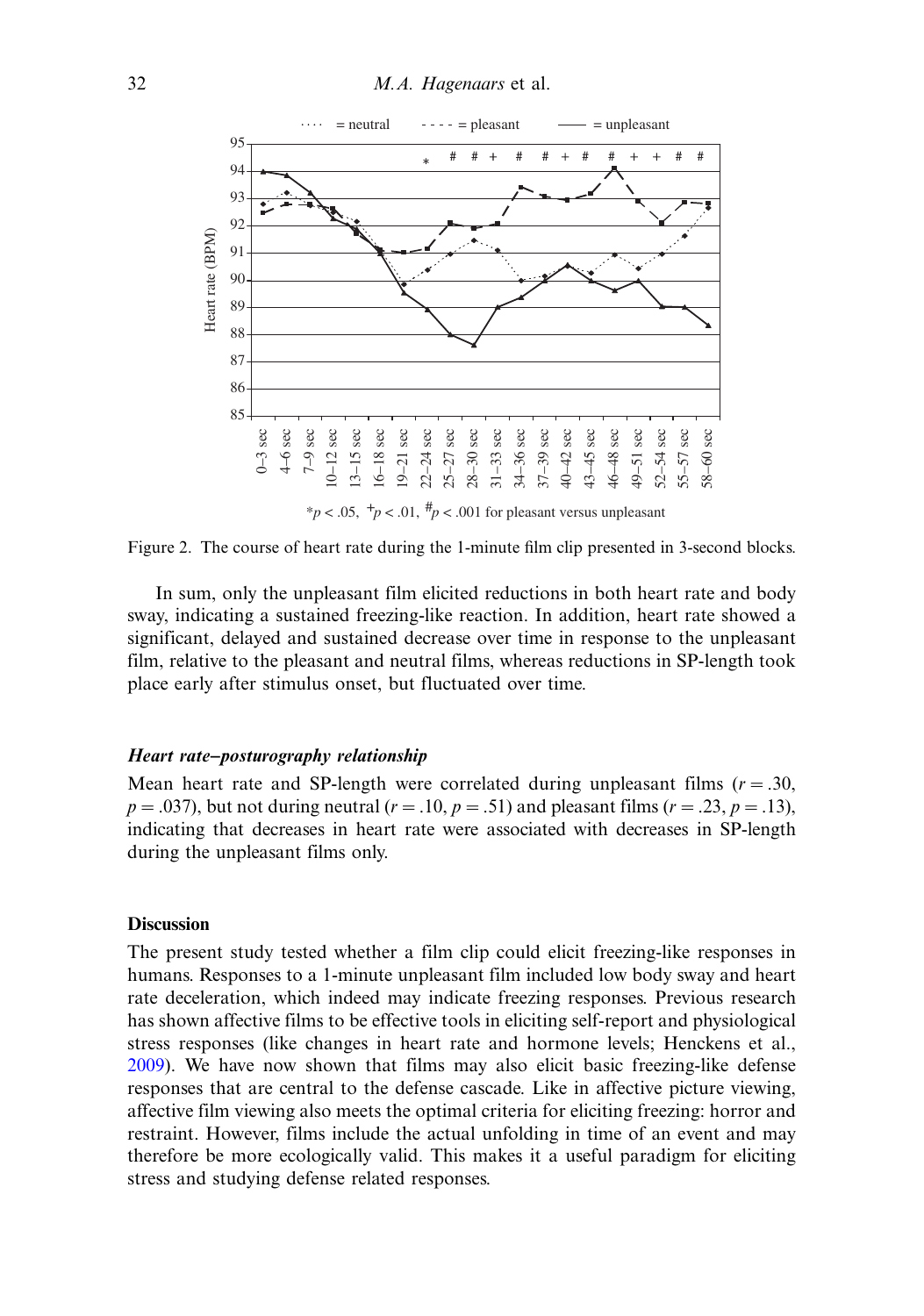<span id="page-7-0"></span>

Figure 3. The course of sway path length during the 1-minute film clip presented in 3-second blocks (panel A), and the course of sway path length in the first 3 s after stimulus onset, presented in 500 ms blocks (panel B).

The use of films as continuous stimuli also has the great advantage in that it allows the investigation of processes over time. The present study showed that reductions in heart rate and body sway in response to the unpleasant film were both prolonged. In addition, the effects of heart rate developed over time, while there was no such time-effect for body sway. Future research should replicate and extend these innovative findings. Furthermore, although film images included visual motion, effects on heart rate and body sway were relatively stable. It seems that the film was perceived and processed as one continuous event in terms of defense responses, and not as a series of scenes. Our data are in line with animal studies that usually define freezing as an immobility period that lasts at least 3 s (Kalin, Shelton, Rickman, & Davidson, [1998](#page-10-0); Rogers, Shelton, Shelledy, Garcia, & Kalin, [2008\)](#page-11-0). Indeed, freezing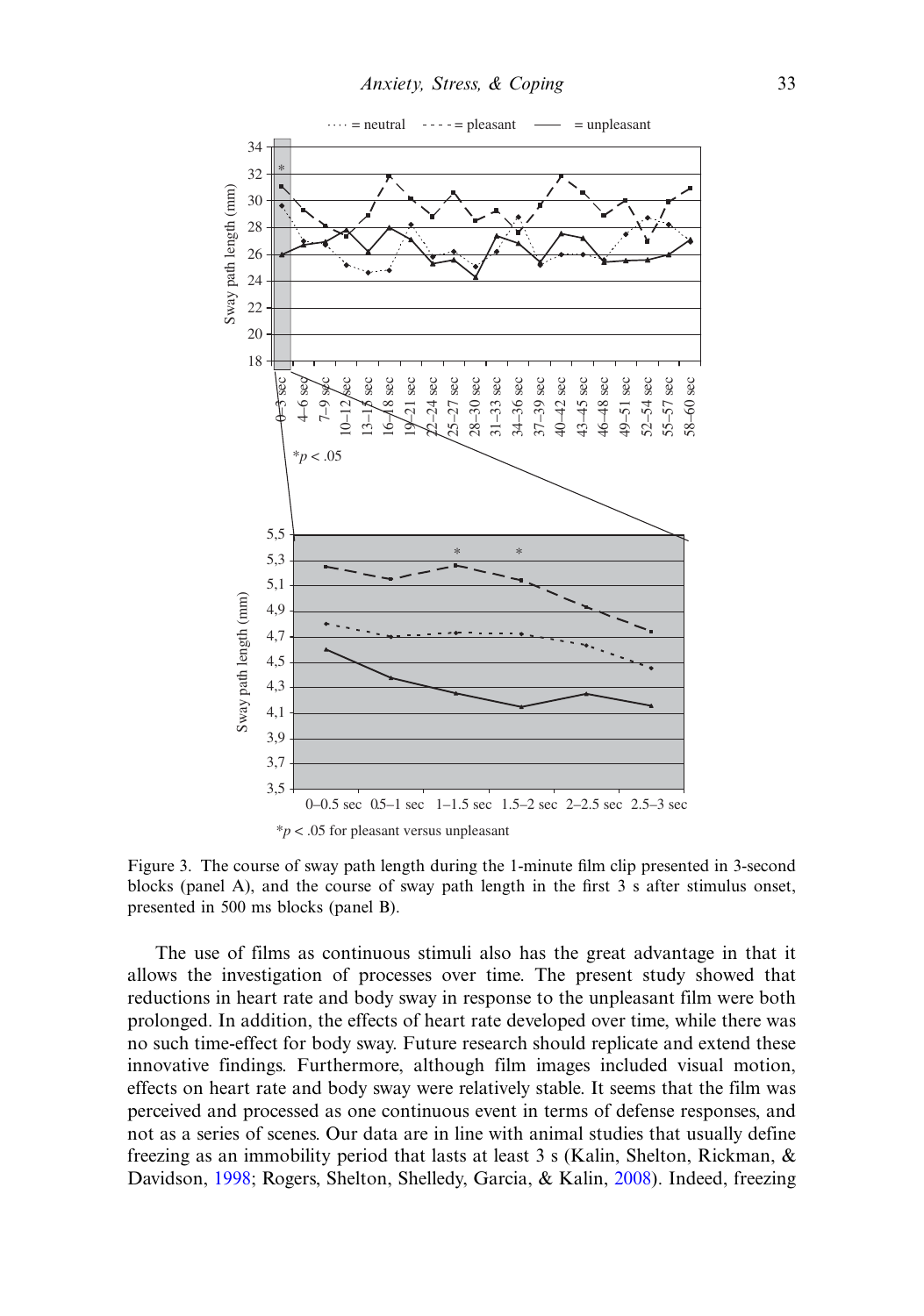durations can last from seconds to up to 30 minutes (Vianna & Carrive, [2005](#page-11-0)). Prolonged freezing behavior may include overall immobility as, in addition to orienting per se, it also serves survival purposes like minimizing detection by predators (Eilam, [2005](#page-10-0); Gallup, [1977](#page-10-0)).

Interestingly, the present study also found early  $(1-2s)$  body sway reductions in the first 3 s in response to the unpleasant film. These early changes in body sway may represent an attentional orienting or risk assessment response aimed at optimizing perception, which is sometimes distinguished from prolonged defensive responses like freezing (Blanchard, Griebel, Pobbe, & Blanchard, [2011;](#page-9-0) Bradley, [2009](#page-10-0); Eilam, [2005;](#page-10-0) Rogers et al., [2008\)](#page-11-0). Attentional orienting in animals is considered an early, automatic perceptual process, reflecting attention to the stimulus (Blanchard et al., [2011\)](#page-9-0). Freezing, in addition to optimizing perception, also minimizes detection by predators and prepares for fight or flight actions (Lang, Bradley, & Cuthbert, [1997](#page-10-0)). The present study is a first step in the exploration of several defense-related physiological variables in a prolonged time course. It is of great importance that research tries to chart the time course of orienting, freezing, fight, flight and tonic immobility, as theoretical models imply that these may be subsequent stages (Lang et al., [1997](#page-10-0); Marx et al., [2008\)](#page-10-0) that occur after threat detection. Threat processing is a complex response including immediate and sustained responses and different functional systems (such as attentional and motivational systems). Film clips offer a unique opportunity to study the time course of these processes.

The present study was limited by the inclusion of females only, so findings have to be replicated in males. Also, participants showed minimal body sway in response to the neutral film, which could suggest increased body sway for the pleasant film. We tend to interpret the findings as decreased body sway for the unpleasant film, though, preferring the pleasant-unpleasant comparison over the neutral-unpleasant comparison. First, defense behavior including orienting and attentive processing may not be valance-specific but rather associated with arousal (indicative of sympathetic activity, e.g., Codispoti, Surcinelli, & Baldaro, [2008](#page-10-0)). Our neutral film was only mildly arousing, thus not activating primary motive systems, and so the pleasant unpleasant comparison would be more useful than the neutral-unpleasant comparison. Second, our neutral film did not depict any remarkable events or meaningful events as part of a ''narrative''. Other studies examining posturography used a picture viewing paradigm, with new pictures being presented every few seconds, so that even in the neutral category participants are presented with new events (i.e., pictures) frequently (Azevedo et al., [2005](#page-9-0); Hagenaars et al., [2012](#page-10-0); Roelofs et al., [2010\)](#page-11-0). Those studies all found similar elevated levels of body sway for neutral and pleasant pictures, suggesting some events are needed for minimal attentive processing (and sympathetic activation), and indicating the importance for a control condition with similar arousal levels. Future research should use a neutral film that includes non-emotional action, or use a more interesting neutral film depicting a nonemotional event or ''story''. Finally, note that freezing is characterized by decreased heart rate, as well as decreased movement and those two factors are simultaneously present in the unpleasant condition only.

The results should also be replicated using an unpleasant film that does not depict physical injury, ruling out the possibility that the association with blood and injury was responsible for the decreases in heart rate. Although our results are in line with previous findings based on non-injury stimuli, such as angry faces and ferocious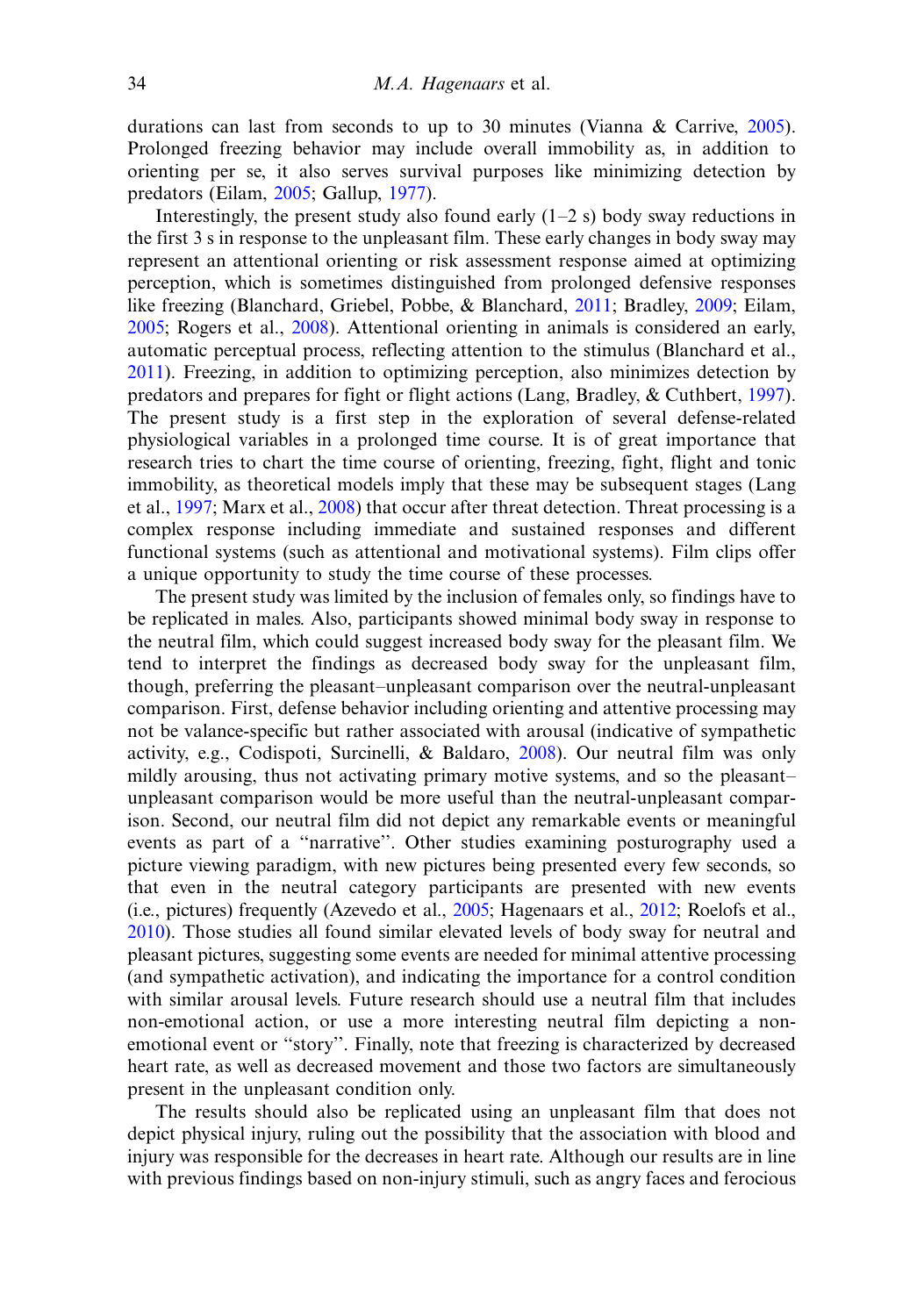<span id="page-9-0"></span>animals (Hillman et al., [2004](#page-10-0); Roelofs et al., [2010\)](#page-11-0), this still has to be confirmed empirically. The fact that arousal levels for the pleasant film were lower than those for the unpleasant film is difficult to prevent. That is, in order to evoke freezing, stimuli may have to be highly unpleasant. The only pleasant stimuli that have the potential to induce similar comparable arousal levels might be erotica. We chose not to use such a film, because erotica can be ambiguous in pleasantness for women, and may elicit a wide range of emotions, including negative emotions such as embarrassment and shame. The present pleasant film depicted a traffic situation and was also arousing. In addition, explanations of the effects solely in terms of arousal do not seem likely. That is, if only arousal would be causing the effects, then the effects of the pleasant and unpleasant film would be in the same direction and differ in magnitude only. In contrast, the pleasant film elicited increases in heart rate, while the unpleasant film caused heart rate deceleration, suggesting both arousal and valance factors played a role. Explanations in terms of movement effects (e.g., movement causing increases in heart rate) can be ruled out as well, as heart rate and body sway were related during the unpleasant film only, and no such relationship was found for the neutral and pleasant film.

In sum, it was found that affective film viewing adequately elicits prolonged freezing responses, indicating that aversive films trigger basic defense reactions. This is a promising finding as films are used with increasing frequency in experimental stress paradigms. In addition to the overall freezing effect, the results revealed an early reduction of body sway. Being extremely sensitive, the stabilometric platform may prove an excellent tool in investigating defense-related postural responses and early attentional and motivational processes.

#### Acknowledgments

M. Hagenaars was supported by VENI Grant (#016.105.142) from the Netherlands Organization for Scientific Research (NWO). K. Roelofs was supported by VIDI Grant (#452-07-008) from the NWO.

### **Note**

1. The SP-length analyses were rerun while controlling for weight and height. This yielded similar results for all analyses. Also, there were no significant differences in heart rate  $(F(2, 98) = 1.07, p = .35)$  or SP length  $(F(2, 98) = .64, p = .53)$  during the inter-stimulus black screen periods.

#### **References**

- Azevedo, T.M., Volchan, E., Imbiriba, L.A., Rodrigues, E.C., Oliveira, J.M., Oliveira, L.F., ... Vargas, C.D. (2005). A freezing-like posture to pictures of mutilation. Psychophysiology, 42, 255-260. doi:[10.1111/j.1469-8986.2005.00287.x](http://dx.doi.org/10.1111/j.1469-8986.2005.00287.x)
- Blanchard, D.C., Griebel, G., Pobbe, R., & Blanchard, R.J. (2011). Risk assessment as an evolved threat detection and analysis process. Neuroscience and Biobehavioral Reviews, 35, 991-998. doi:[10.1016/j.neubiorev.2010.10.016](http://dx.doi.org/10.1016/j.neubiorev.2010.10.016)
- Bovin, M.J., Jager-Hyman, S., Gold, S.D., Marx, B.P., & Sloan, D.M. (2008). Tonic immobility mediates the influence of peritraumatic fear and perceived inescapability on posttraumatic stress symptom severity among sexual assault survivors. Journal of Traumatic Stress, 21, 402-409. doi[:10.1002/jts.20354](http://dx.doi.org/10.1002/jts.20354)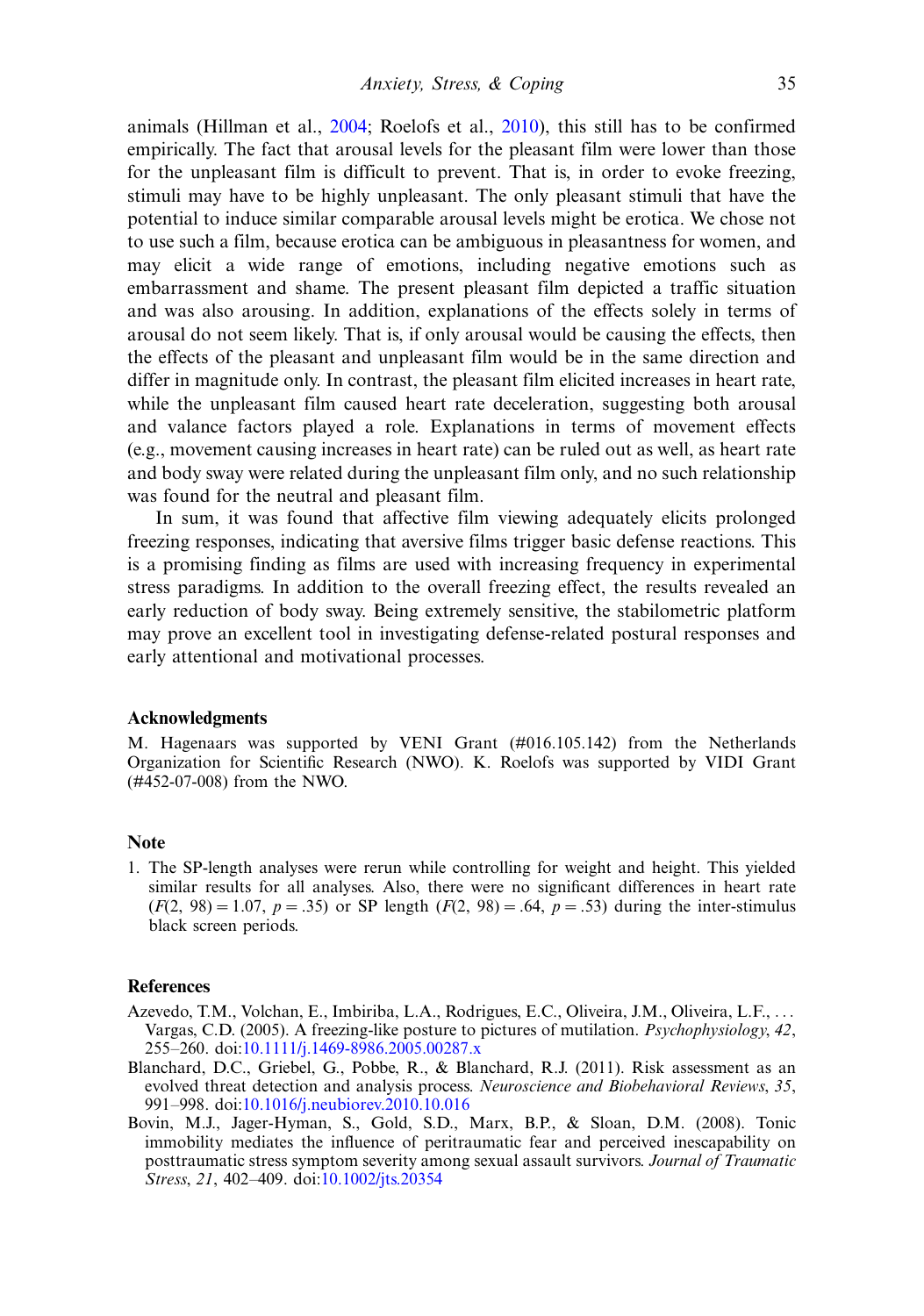- <span id="page-10-0"></span>Bradley, M.M. (2009). Natural selective attention: Orienting and emotion. Psychophysiology, 46, 1-11. doi[:10.1111/j.1469-8986.2008.00702.x](http://dx.doi.org/10.1111/j.1469-8986.2008.00702.x)
- Brewin, C.R., & Holmes, E.A. (2003). Psychological theories of posttraumatic stress disorder. Clinical Psychology Review, 23, 339-376. doi[:10.1016/S0272-7358\(03\)00033-3](http://dx.doi.org/10.1016/S0272-7358(03)00033-3)
- Codispoti, M., Surcinelli, P., & Baldaro, B. (2008). Watching emotional movies: Affective reactions and gender differences. International Journal of Psychophysiology, 69, 90–95. doi[:10.1016/j.ijpsycho.2008.03.004](http://dx.doi.org/10.1016/j.ijpsycho.2008.03.004)
- Eilam, D. (2005). Die hard: A blend of freezing and fleeing as a dynamic defense implications for the control of defensive behavior. Neuroscience and Biobehavioral Reviews, 29, 1181-1191. doi:[10.1016/j.neubiorev.2005.03.027](http://dx.doi.org/10.1016/j.neubiorev.2005.03.027)
- Facchinetti, L.D., Imbiriba, L.A., Azevedo, T.M., Vargas, C.D., & Volchan, E. (2006). Postural modulation induced by pictures depicting prosocial or dangerous contexts. Neuroscience Letters, 410, 52-56. doi[:10.1016/j.neulet.2006.09.063](http://dx.doi.org/10.1016/j.neulet.2006.09.063)
- Galliano, G., Noble, L.M., Puechl, C., & Travis, L.A. (1993). Victim reactions during rape/ sexual assault: A preliminary study of the immobility response and its correlates. Journal of Personal Violence, 8, 109-114. doi[:10.1177/088626093008001008](http://dx.doi.org/10.1177/088626093008001008)
- Gallup, G.G. (1977). Tonic immobility: The role of fear and predation. Psychological Record, 27, 41-61.
- Hagenaars, M.A., Brewin, C.R., Van Minnen, A., Holmes, E.A., Hoogduin, C.A.L. (2010). Intrusive images and intrusive thoughts as different phenomena: Two experimental studies. Memory, 18, 76-84. doi:[10.1080/09658210903476522](http://dx.doi.org/10.1080/09658210903476522)
- Hagenaars, M.A., Stins, J., & Roelofs, K. (2012) Aversive life events enhance human freezing responses. Journal of Experimental Psychology: General, 141, 98-105. doi:[10.1037/a0024211](http://dx.doi.org/10.1037/a0024211)
- Hagenaars, M.A., Van Minnen, A., Holmes, E.A., Brewin, C.R., & Hoogduin, C.A.L. (2008). The effect of hypnotically-induced somatoform dissociation on intrusion development after an aversive film: An experimental study. *Cognition and Emotion*, 22, 944–963. doi[:10.1080/](http://dx.doi.org/10.1080/02699930701575151) [02699930701575151](http://dx.doi.org/10.1080/02699930701575151)
- Heidt, J.M., Marx, B.P., & Forsyth, J.P. (2005). Tonic immobility and childhood sexual abuse: A preliminary report evaluating the sequela of rape-induced paralysis. Behaviour Research and Therapy, 43, 1157-1171. doi:[10.1016/j.brat.2004.08.005](http://dx.doi.org/10.1016/j.brat.2004.08.005)
- Henckens, M.J.A.G., Hermans, E.J., Pu, Z., Joëls, M., & Fernández, G. (2009). Stressed memories: How acute stress affects memory formation in humans. The Journal of Neuroscience, 29, 10111-10119. doi:[10.1523/JNEUROSCI.1184-09.2009](http://dx.doi.org/10.1523/JNEUROSCI.1184-09.2009)
- Hillman, C.H., Rosengren, K.S., & Smith, D.P. (2004). Emotion and motivated behavior: Postural adjustments to affective picture viewing. Biological Psychology, 66, 51–62. doi[:10.1016/j.biopsycho.2003.07.005](http://dx.doi.org/10.1016/j.biopsycho.2003.07.005)
- Holmes, E.A., Brewin, C.R., & Hennessy, R.G. (2004). Trauma films, information processing and intrusive memory development. Journal of Experimental Psychology: General, 133, 3-22. doi[:10.1037/0096-3445.133.1.3](http://dx.doi.org/10.1037/0096-3445.133.1.3)
- Kalin, N.H., Shelton, S.E., Rickman, M., & Davidson, R.J. (1998). Individual differences in freezing and cortisol in infant and mother rhesus monkeys. Behavioral Neuroscience, 112, 251-254. doi:[10.1037/0735-7044.112.1.251](http://dx.doi.org/10.1037/0735-7044.112.1.251)
- Kaviani, H., Gray, J.A., Checkley, S.A., Kumari, V., & Wilson, G.D. (1999). Modulation of the acoustic startle reflex by emotionally-toned film clips. International Journal of Psychophysiology, 32, 47-54. doi[:10.1016/S0167-8760\(98\)00063-4](http://dx.doi.org/10.1016/S0167-8760(98)00063-4)
- Lang, P.J. (1980). Behavioral treatment and bio-behavioral assessment: computer applications. In J.B. Sidowski, J.H. Johnson, T.A. Williams (Eds.), Technology in mental health care delivery systems (pp. 119–137). Norwood, NJ: Ablex.
- Lang, P.J., Bradley, M.M., & Cuthbert, B.N. (1997). Motivated attention: Affect, activation and action. In P.J. Lang, R.F. Simons, M.T. Balaban (Eds.), Attention and orienting: Sensory and motivational processes (pp. 97-135). Hillsdale, NJ: Lawrence Erlbaum Associates.
- Marx, B.P., Forsyth, J.P., Gallup, G.G., Fusé, T., & Lexington, J.M. (2008). Tonic immobility as an evolved predator defense: Implications for sexual assault survivors. Clinical Psychology: Science and Practice, 15(1), 74-90. doi:[10.1111/j.1468-2850.2008.00112.x](http://dx.doi.org/10.1111/j.1468-2850.2008.00112.x)
- Rachman, S. (1980). Emotional processing. Behaviour Research and Therapy, 18, 51-60. doi[:10.1016/0005-7967\(80\)90069-8](http://dx.doi.org/10.1016/0005-7967(80)90069-8)